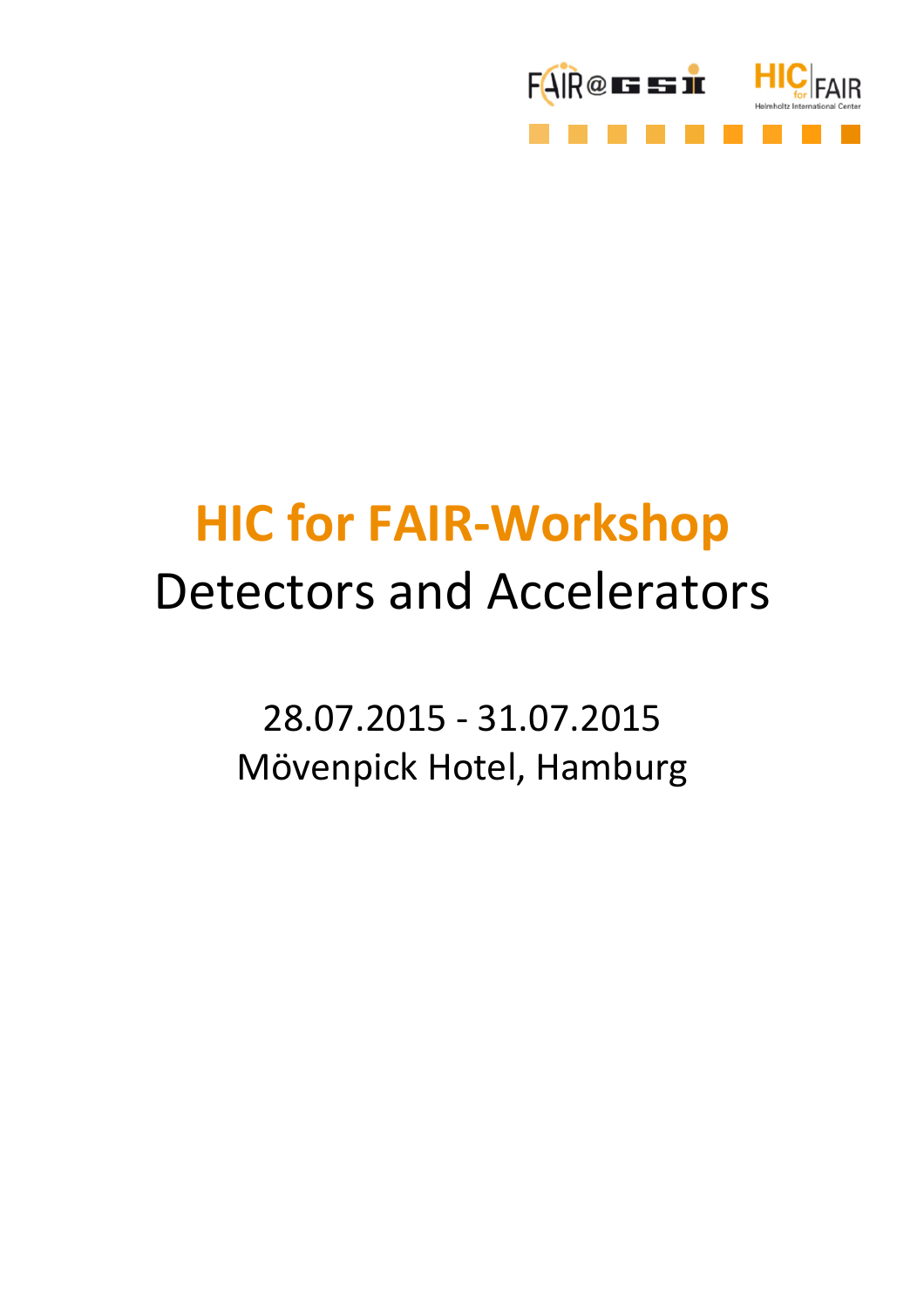# **1. Introduction**

FAIR – the Facility for Antiproton and Ion Research – will comprise an international centre of heavy ion accelerators that will drive forefront heavy ion and antimatter research. The goal of the FAIR facility is to provide antiproton and ion beams of unprecedented intensities as well as qualities by a unique accelerator to specifically experimental facilities comprising cutting edge detector systems. Some of the facility's strengths are the broad range of rare-isotope, anti-proton and high-intensity ion beams that can be provided and the flexibility with which these can be reconfigured and provided in parallel to multiple experiments. Both areas are addressed by the Helmholtz International Center for FAIR (HIC for FAIR) that constitutes a unique think tank for forefront interdisciplinary theoretical and experimental research associated with FAIR.

HIC for FAIR explores new concepts and methods for the construction, operation and scientific exploitation of the international research centre FAIR. In particular the expert groups 3 and 4 in HIC for FAIR contribute to the development and design of experimental equipment and detectors as well as on accelerator systems and components. Both expert groups identified the need of a workshop to discuss the requirement of the experiments on the accelerators. The HIC for FAIR workshop "Detectors and Accelerators" was therefore jointly organized by the HIC for FAIR expert groups 3 and 4 in collaboration with GSI, to identify and discuss the physical and technical limits of both detectors and accelerators related to the beam parameter. In addition, the required adjustment and optimization of the FAIR accelerator's performance to serve the needs of the experimental set-ups was identified and discussed. Therefore, the organizers invited experts on accelerator and detectors physics to fulfil these important aims. The workshop has taken place from July 28 to July 31 at the Mövenpick Hotel in Hamburg.

Overview talks on the FAIR/GSI accelerators and detectors delivered both communities – accelerators and experiments – according background information. More details were given by talks, which did focus on the performance and technical limits of the different systems. Discussions on identified "hot topics" have taken a significant fraction of the workshop schedule. Figure 1 shows the agenda of the workshop. This report is the summary and result of this so-called "Hamburg workshop". The main issue identified during the discussion can be shortly summarized as follows:

The ion source performances should be improved for several isotopes, whereby for few elements to safety regulation and to the rareness of some isotopes can be a huge challenge. The structure of the slow extracted beam from the SIS18 and SIS100 synchrotrons on macro- and micro- time-scales must be more smoothly. Detector protection, collimation, and a beam aborting system shall be installed. Until the FAIR facility comes online, GSI should continue to conduct a high-level research programme. During the workshop the proposed 2.7 Hz mode of operation of SIS18 has been discussed, and the requirements of the detectors for this new operation mode have been specified. Another outcome of this workshop is to continue the discussion in a similar regular meeting.

We would like to thank all participants for their contributions to this workshop, their well-prepared talks and fruitful discussions. A special thank goes to P. Lindenberg and N. Azevedo Simoes for organising the event and editing this report.

Sabrina Appel, Thomas Aumann, Oliver Boine-Frankenheim, Oksana Geithner, Oliver Kester and Ralph Steinhagen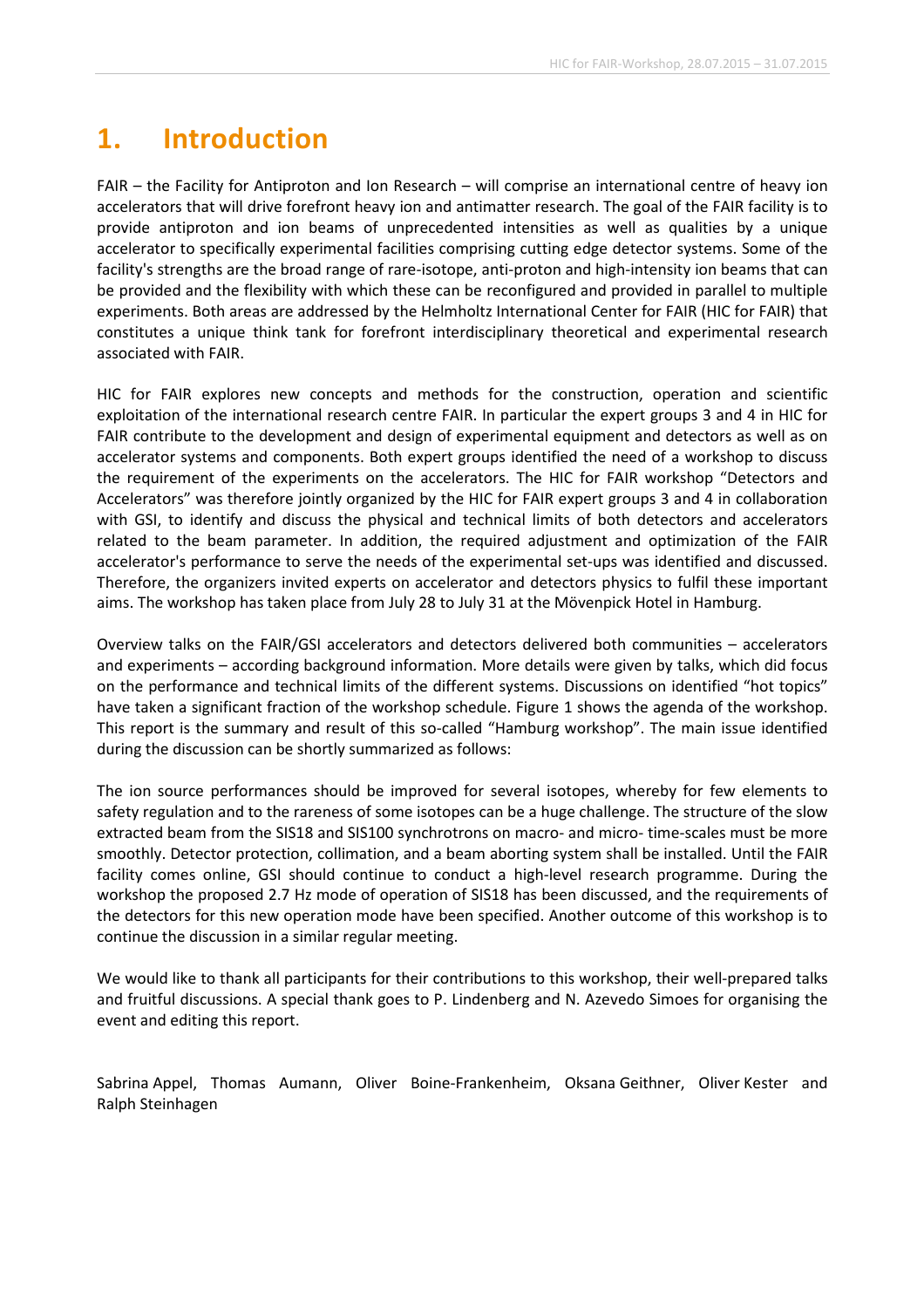| ı        |
|----------|
|          |
| ľ        |
|          |
|          |
|          |
|          |
|          |
|          |
|          |
|          |
| l        |
|          |
|          |
|          |
| l        |
| ı        |
| ׇ֚֘<br>I |
|          |
|          |
| í        |
|          |
|          |
|          |
| ١        |
| j        |
|          |
|          |
| I        |
| j        |
|          |
|          |
| Í        |
|          |
| í        |
|          |

|               |             |                  | Chair                             |                                      |                               |                        | O. Geithner              |                                 |                      |              |                                     |                                          |                                                    |                                                                   |                                                                                                    |                                                                                 |                       |                 |                          |                                                |                                                       |                      |              |                                                   |                                       |              |                          |                                                                               |                                                                                            |                              |                   |           |  |  |
|---------------|-------------|------------------|-----------------------------------|--------------------------------------|-------------------------------|------------------------|--------------------------|---------------------------------|----------------------|--------------|-------------------------------------|------------------------------------------|----------------------------------------------------|-------------------------------------------------------------------|----------------------------------------------------------------------------------------------------|---------------------------------------------------------------------------------|-----------------------|-----------------|--------------------------|------------------------------------------------|-------------------------------------------------------|----------------------|--------------|---------------------------------------------------|---------------------------------------|--------------|--------------------------|-------------------------------------------------------------------------------|--------------------------------------------------------------------------------------------|------------------------------|-------------------|-----------|--|--|
|               |             | Speaker          |                                   |                                      |                               |                        |                          |                                 |                      |              | 30 Min.                             | 20 Min.<br>15 Min.<br>30 Min.<br>15 Min. |                                                    |                                                                   |                                                                                                    |                                                                                 |                       |                 |                          |                                                |                                                       |                      |              |                                                   |                                       |              |                          |                                                                               |                                                                                            |                              |                   |           |  |  |
| <b>Friday</b> | Location    |                  |                                   | GSI Facility Aspects and Requirement |                               | Jens Stadlmann         | Markus Steck             | H. Scheit                       | T. Galatyuk          | Y. Litvinov  | <b>Break</b>                        |                                          |                                                    |                                                                   | Discussion on perspectives of GSI operation from 2017 - xx<br>(T. Aumann and O. Boine-Frankenheim) |                                                                                 |                       |                 | Lunch                    |                                                |                                                       | Summary (O. Kester)  |              |                                                   |                                       |              |                          |                                                                               | Departure                                                                                  |                              |                   |           |  |  |
|               |             | Titel            |                                   |                                      | Linac/SIS18                   | ESR/Cryring            | <b>NUSTAR</b>            | <b>HADES</b>                    | <b>SPARC</b>         |              |                                     |                                          |                                                    |                                                                   |                                                                                                    |                                                                                 |                       |                 |                          |                                                |                                                       |                      |              |                                                   |                                       |              |                          |                                                                               |                                                                                            |                              |                   |           |  |  |
|               |             |                  | Chair                             |                                      |                               |                        | R. Reifarth              |                                 |                      |              |                                     |                                          |                                                    | O. Boine-Frankenheim                                              |                                                                                                    |                                                                                 |                       |                 |                          |                                                |                                                       |                      |              |                                                   |                                       |              |                          |                                                                               |                                                                                            |                              |                   |           |  |  |
|               |             |                  |                                   |                                      | 20 Min.                       |                        | 20 Min.                  | 20 Min.                         |                      |              |                                     | 30 Min.                                  | 30 Min.                                            | 30 Min.                                                           | 15 Min.                                                                                            | 15 Min.                                                                         | 15 Min.               | 30 Min.         |                          |                                                |                                                       |                      |              |                                                   |                                       |              |                          |                                                                               |                                                                                            |                              |                   |           |  |  |
| Thursday      | Location    | Speaker<br>Titel |                                   |                                      |                               | A. Herlert             |                          | H.Simon                         | Y. Litvinov          |              | <b>Break</b>                        |                                          | R. Steinhagen                                      | C. Omet                                                           | V. Kornilov                                                                                        | D. Prasuhn                                                                      | H. Weick              | K. Knie         | Lars Schmitt             | Lunch                                          |                                                       | (C. Sturm, S. Appel) |              |                                                   | (Y. Litvinov, L. Schmitt / T. Aumann) |              | <b>Break</b>             |                                                                               |                                                                                            |                              |                   | Free time |  |  |
|               |             |                  | <b>Beam requirements</b>          |                                      | NUSTAR Low Energy Experiments | NUSTAR High Energy and | Spectrometer Experiments | NUSTAR Storage Ring Experiments | Discussion           |              | <b>Expected Machine Performance</b> | Options for parallel operation           | Risk analysis and expected<br>machine availability | Beam parameters available from<br>SIS18 and SIS100 on the targets | Internally targets and luminosity                                                                  | production, separation, detection<br>Super-FRS performance:                     | Conversion rates pbar | PANDA           |                          |                                                | Discussion with primary beam and CBM + APPA           |                      |              | Discussion with secondary beam and NUSTAR + PANDA |                                       |              |                          | Discussion with primary beam and CBM + APPA<br>(C. Sturm, S. Appel)           | Discussion with secondary beam and NUSTAR + PANDA<br>(Y. Litvinov, L. Schmitt / T. Aumann) | Discussion all (Tom und OBF) |                   |           |  |  |
|               |             |                  | Chair                             |                                      |                               |                        | O. Kester                |                                 |                      |              |                                     |                                          |                                                    | nnsmuA.T                                                          |                                                                                                    |                                                                                 |                       |                 |                          |                                                |                                                       | IsqqA.2              |              |                                                   |                                       |              |                          | O. Boine-Frankenheim                                                          |                                                                                            |                              |                   |           |  |  |
|               |             |                  |                                   |                                      | 30 Min.                       | 15 Min.                | 15 Min.                  | 15 Min.                         | 15 Min.              |              |                                     | 30 Min.                                  | 30 Min.                                            | 30 Min.                                                           | 30 Min.                                                                                            |                                                                                 |                       |                 |                          | 30 Min.                                        | 30 Min.                                               | 20 Min.              | 20 Min.      | 20 Min.                                           |                                       |              |                          | 60 Min.                                                                       |                                                                                            |                              |                   |           |  |  |
| Wednesday     | Location    | Speaker          |                                   | erview Accelerator Systems           | P. Spiller                    | H. Weick               | U. Weinrich              | O. Dolinskiy                    | D. Prasuhn           | <b>Break</b> | <b>Overview Detector Systems</b>    | T. Stöhlker                              | W.Müller                                           | J. Gerl                                                           | L. Schmitt                                                                                         |                                                                                 |                       | Lunch           | <b>Beam requirements</b> | O. Boine-Frankenheim                           |                                                       | A. Bräuning-Demian   | A. Blazevic  | D. Severin                                        | D. Severin                            | <b>Break</b> | <b>Beam requirements</b> | C. Sturm / J. Pietraszko                                                      |                                                                                            |                              | Free time         |           |  |  |
|               |             | Titel            | Welcome+ Introduction Tom und OBF |                                      | Primary Beams                 | Secondary Beams (RB)   | Secondary Beams (pbar)   | Storage Rings (CR)              | Storage Rings (HESR) |              |                                     | Detectors: APPA                          | CBM                                                | <b>NUSTAR</b>                                                     | PANDA                                                                                              |                                                                                 |                       |                 |                          | Expected intensity limits<br>from beam physics | Beam induced activation 1. Strasik<br>and collimation | SPARC                | Plasmaphysic | Materials Research                                | <b>BIO</b>                            |              |                          | (C. Sturm) / Beam focus,<br><b>CBM Running Scenario</b><br>beam halo and time | structure (J. Pietraszko)                                                                  | Discussion                   |                   |           |  |  |
| Tuesday       | Location    |                  |                                   |                                      |                               |                        |                          |                                 |                      |              |                                     |                                          |                                                    |                                                                   |                                                                                                    | <b>lovinA</b>                                                                   |                       |                 |                          |                                                |                                                       |                      |              |                                                   |                                       |              |                          |                                                                               |                                                                                            |                              | Welcome<br>Dinner |           |  |  |
|               | <b>TIME</b> |                  | 9:00                              |                                      | 9:00                          |                        |                          |                                 |                      | 10:30-11:00  |                                     |                                          |                                                    | 11:00                                                             |                                                                                                    | Figure 1: Agenda of the HIC for FAIR workshop "FAIR Detectors and Accelerators" |                       | $13.00 - 14.00$ |                          | 14:30                                          |                                                       |                      |              |                                                   |                                       | 16:30-17:00  |                          | 17:00                                                                         |                                                                                            | 18:00-18:30                  | 18:30             |           |  |  |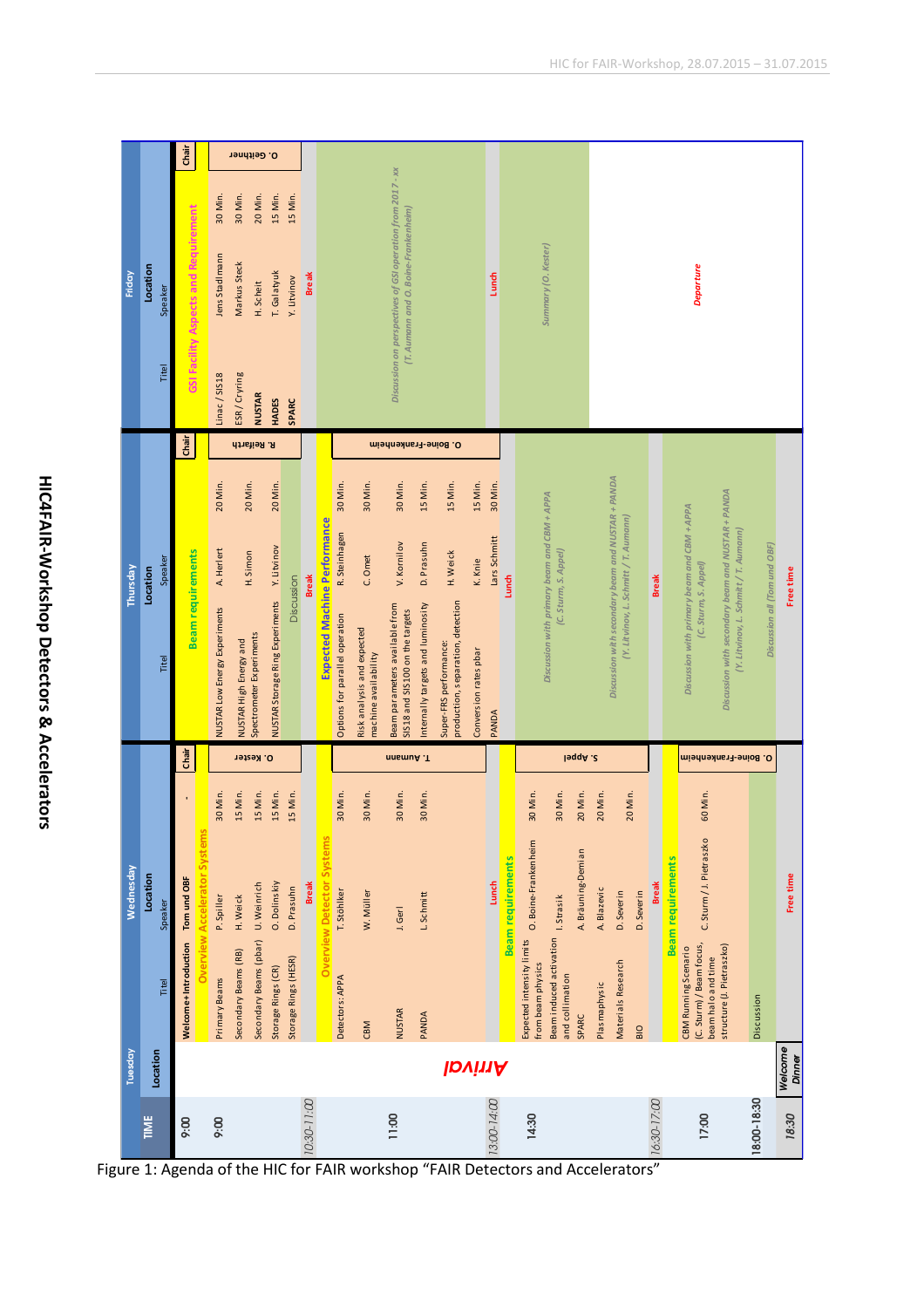# **2. Ion source development**

# 2.1. Present status and required development

Ion source development has to tackle several issues. The development of beams from elements requested and not yet in routine operation is required. The ion sources have to deliver higher intensities while keeping the beam emittance, therewith increasing the beam brilliance. Brilliance improvement in the injector chain is mandatory to reach the necessary beam intensities at injection level in the synchrotrons. This is addressed by the UNILAC upgrade programme. In addition, a higher repetition rate (up to 2.7 Hz) of beam pulses from the high current sources is another issue to be addressed.

Beams from a significant fraction of elements from the periodic system have been developed at GSI and are delivered by three injectors housing different ion source types. Two are feeding the high intensity injector (high current sources - VARIS+MUCIS - and the Penning ionization gauges, PIGs) and the electron cyclotron resonance ion source (ECRIS) provides beams to the high charge state injector. The beams available are summarized in table 2.1. Only the PIG can run repetition rates > 5 Hz. The VARIS source cannot run the repetition rate required by FAIR for certain heavy elements: Au, Pb, Bi and U yet.

| <b>Element</b>  | Ion Beam                                   | <b>Ion Source</b>          | <b>Duty Factor</b> | Beam current in<br>front of the RFQ | Space-charge<br>limit of the RFQ |
|-----------------|--------------------------------------------|----------------------------|--------------------|-------------------------------------|----------------------------------|
| $H_{2}$         | $H_{3}$                                    | <b>MUCIS</b>               | $5$ Hz $/$ 1 ms    | 1 mA                                | $0.75$ mA                        |
| $D\overline{Q}$ | ${\sf H}_3$                                | <b>MUCIS</b>               | $5$ Hz $/$ 1 ms    | 2 <sub>m</sub> A                    | 1.5 <sub>m</sub> A               |
| $\mathsf{C}$    | $12 +$<br>С                                | <b>VARIS</b>               | 1 Hz $/$ 0.5 ms    | 3 <sub>m</sub> A                    | 3 <sub>m</sub> A                 |
| CH <sub>4</sub> | $12 +$<br>С                                | <b>MUCIS</b>               | $2$ Hz $/$ 1 ms    | $1 \text{ mA}$                      | 3 <sub>m</sub> A                 |
|                 | 12<br>$\overline{+}$<br>$CH_{\frac{3}{2}}$ | <b>MUCIS</b>               | $2$ Hz $/$ 1 ms    | 3 mA                                | 3.8 mA                           |
| $N_{2}$         | 14<br>$N_{2}$                              | <b>CHORDIS</b>             | 5 Hz / 1 ms        | 4 mA                                | 7 <sub>m</sub> A                 |
| O <sub>2</sub>  | 16<br>$O_{\underline{2}}$                  | <b>MEVVA</b>               | 1 Hz $/$ 0.5 ms    | 3 mA                                | <b>8 mA</b>                      |
| Ne              | 20<br>$+$<br><b>Ne</b>                     | <b>MUCIS</b>               | $5$ Hz $/$ 1 ms    | 5 <sub>m</sub> A                    | 5 <sub>m</sub> A                 |
| Mg              | $2+$<br>24<br>Mg                           | <b>VARIS</b>               | 1 Hz / 0.5 ms      | 2 <sub>m</sub> A                    | 3 <sub>m</sub> A                 |
| Ar              | $40 +$<br>Ar                               | <b>MUCIS</b>               | $5$ Hz $/$ 1 ms    | 20 mA                               | 10 mA                            |
|                 | $^{2+}$<br>40<br>Ar                        | <b>PIG</b>                 | 50 Hz / 4 ms       | 330 µA                              | 5 <sub>m</sub> A                 |
| Ca              | $2+$<br>40<br>Ca                           | <b>PIG</b>                 | $50$ Hz / 5 ms     | 100 µA                              | 5 <sub>m</sub> A                 |
| Ti              | $48$ $2+$<br>Ti                            | <b>VARIS</b>               | 1 Hz / 0.5 ms      | $20 \text{ mA}$                     | 6 mA                             |
|                 | $50 - 2 +$<br>Ti                           | <b>PIG</b><br>50 Hz / 5 ms |                    | 70 µA                               | 6.3 mA                           |
| $\vee$          | $512+$<br>v                                | <b>PIG</b>                 | 50 Hz / 5 ms       | $20 \mu A$                          | 6.4 mA                           |
| Cr              | 52<br>$+$<br>Cr                            | <b>VARIS</b>               | 1 Hz / 0.5 ms      | 5 <sub>m</sub> A                    | 13 mA                            |
|                 | $^{2+}$<br>52<br>Cr                        | <b>PIG</b>                 | 50 Hz / 5 ms       | 70 µA                               | 6.5 <sub>m</sub> A               |
| Fe              | $2+$<br>56<br>Fe                           | <b>VARIS</b>               | 1 Hz / 1 ms        | 8 <sub>m</sub> A                    | 7 <sub>m</sub> A                 |
| Ni              | $2+$<br>58<br>Ni                           | <b>VARIS</b>               | 1 Hz / 0.5 ms      | 5 mA                                | $7.3 \text{ mA}$                 |
| Kr              | $^{2+}$<br>86<br>Κr                        | <b>MUCIS</b>               | $5$ Hz $/$ 1 ms    | 7 mA                                | 10.8 mA                          |
| Mo              | $^{2+}$<br>100<br>Mo                       | <b>VARIS</b>               | 1 Hz / 0.5 ms      | 0.5 <sub>m</sub> A                  | 12.5 mA                          |
| Ag              | $2+$<br>107<br>Ag                          | <b>VARIS</b>               | 1 Hz / 1 ms        | 10 <sub>m</sub> A                   | 13.4 mA                          |

Table 2.1: Overview of the elements presently provided by the GSI ion sources for operation.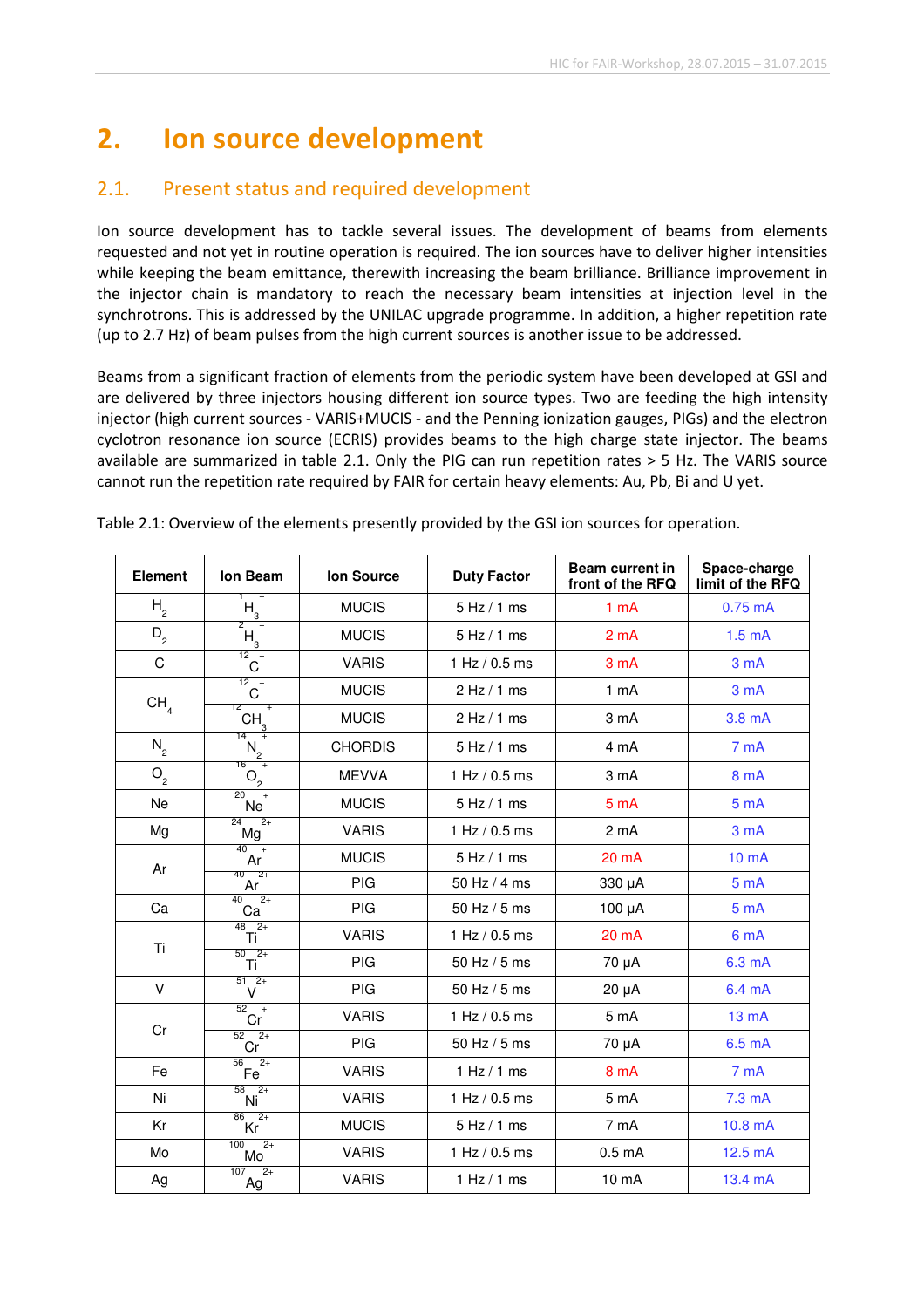| Xe        | $124 - 3 +$<br>Xe        | <b>MUCIS</b> | $5$ Hz $/$ 1 ms     | 4 mA             | $10.3 \text{ mA}$ |
|-----------|--------------------------|--------------|---------------------|------------------|-------------------|
| Nd        | $142 - 3 +$<br>Nd        | <b>VARIS</b> | 1 Hz $/$ 0.5 ms     | $1.5 \text{ mA}$ | $11.8 \text{ mA}$ |
| <b>Sm</b> | $3+$<br>152<br>Sm        | <b>PIG</b>   | 10 Hz $/$ 4 ms      | $60 \mu A$       | $12.7 \text{ mA}$ |
| Тa        | 181<br>$3+$<br>Та        | <b>VARIS</b> | 1 Hz / 0.5 ms       | 8 mA             | $15 \text{ mA}$   |
|           | 197<br>$4+$<br>Au        | <b>VARIS</b> | $0.5$ Hz $/$ 0.5 ms | $4.5 \text{ mA}$ | $12.3 \text{ mA}$ |
| Au        | $197$ $8+$<br>Au         | <b>PIG</b>   | 50 Hz $/$ 2 ms      | $20 \mu A$       | $6.2 \text{ mA}$  |
|           | 208<br>$4+$<br><b>Pb</b> | <b>VARIS</b> | $0.5$ Hz $/$ 0.4 ms | 5 <sub>m</sub> A | $13 \text{ mA}$   |
| <b>Pb</b> | 208<br>$4+$<br><b>Pb</b> | <b>PIG</b>   | 15 Hz $/$ 2 ms      | $100 \mu A$      | $13 \text{ mA}$   |
| Bi        | $209 - 4+$<br>Bi         | <b>VARIS</b> | $0.5$ Hz / 0.5 ms   | $12 \text{ mA}$  | $13.1 \text{ mA}$ |
|           | $209 - 4 +$<br>Bi        | <b>PIG</b>   | 10 Hz $/$ 1 ms      | 200 µA           | $13.1 \text{ mA}$ |
| U         | $238 + 4 +$<br>U         | <b>VARIS</b> | 1 Hz $/$ 0.5 ms     | $12 \text{ mA}$  | $15 \text{ mA}$   |

Beside the reference ions (protons, Au and U), a lot of different projectiles are required by the FAIR experiments like NUSTAR, CBM/HADES and BIOMAT. Some of them are: Ca, He, Ni, Kr, Xe, Sn, Pb and Th. If there is no experience from operation, beam development from new elements requires a period of about 3-6 month dedicated to ion source beam test. In particular for enriched material the production of cathodes and the procurement of material need to be investigated. For cathode material like thorium for instance, an extensive approval procedure and additional invest money will be required.

# 2.2. Upgrade program

The upgrade program for the GSI ion sources comprises the source terminal area of the HSI, a new uranium terminal and the superconducting 28 GHz ECRIS at the HLI. The uranium terminal is required in order to separate the uranium operation from the operation of beams from other elements to avoid cross contamination. The VARIS high current source will be optimized for uranium operation. A typical repetition rate for this type of ion sources is 1 Hz with a pulse length of 0.5 ms. The main development of the VARIS will be the 2.7 Hz operation. The high repetition rate is critical due to the thermal load on the cathodes, which deliver the material for the metal vapour that feeds the dense plasma of metallic ions. To increase to repetition rate for heavy elements (gold, lead, bismuth and uranium) further systematic investigations especially on the cathode material are required. In particular for materials with low melting points a development of cathodes using alloys or composite materials is required. The development of new beams is summarized in table 2.2:

Table 2.2: High current ion source beam development for FAIR

| lon.<br><b>Species</b>              | <b>Ion Source</b> | <b>Duty Cycle</b> | <b>Achieved Particle</b><br><b>Intensity</b><br>(RFQ entrance) |  |  |  |  |  |
|-------------------------------------|-------------------|-------------------|----------------------------------------------------------------|--|--|--|--|--|
| $p^*$                               | high current      | 4 Hz              | $1.9*10^{12}$ (gas stripper)                                   |  |  |  |  |  |
| $4$ He <sup>+</sup>                 | high current      | $2.7$ Hz          |                                                                |  |  |  |  |  |
| $^{9}$ Be <sup>+</sup>              | ECR or HC         | 1 Hz              |                                                                |  |  |  |  |  |
| $^{14}$ N <sub>2</sub> <sup>+</sup> | high current      | $2.7$ Hz          | $2.5*10^{12}$                                                  |  |  |  |  |  |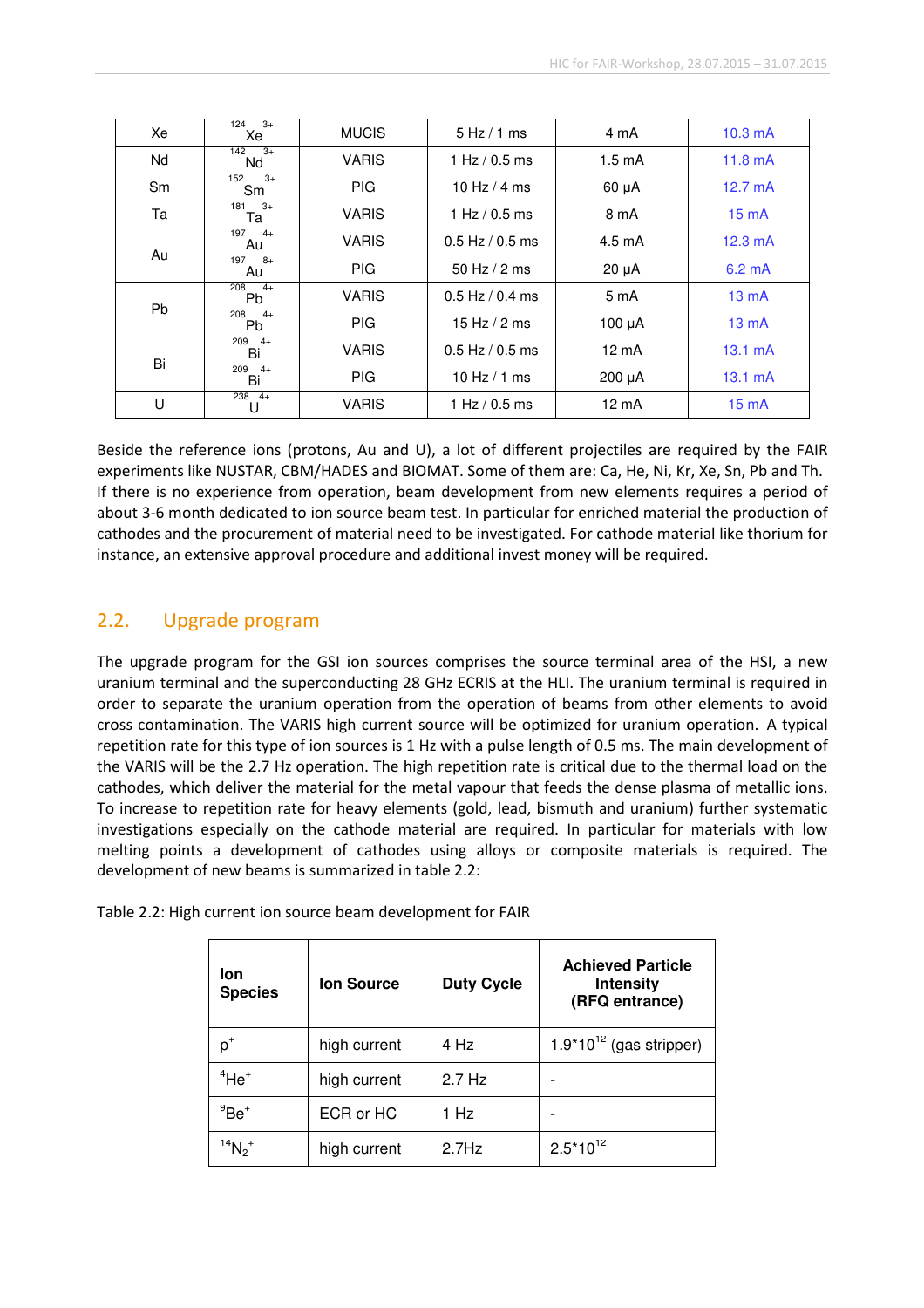| $40Ar$ <sup>+</sup>       | high current  | $2.7$ Hz | $1.2*10^{13}$   |
|---------------------------|---------------|----------|-----------------|
| $48$ Ca <sup>10+</sup>    | <b>ECR</b>    | 2.7 Hz   | $6.3*10^{9}$    |
| $58$ Ni <sup>2+</sup>     | high current  | $2.7$ Hz | $1.6*10^{12}$   |
| $86$ Kr <sup>2+</sup>     | high current  | $2.7$ Hz | $2.2*10^{12}$   |
| $107$ Ag <sup>2+</sup>    | high current  | 2.7 Hz   | $3.1*10^{12}$   |
| $112$ Sn <sup>2+</sup>    | ECR or HC     | 2.7 Hz   | 10 <sup>9</sup> |
| $124\text{Xe}^{3+}$       | high current  | $2.7$ Hz | $8.3*10^{11}$   |
| $197$ Au <sup>4+</sup>    | high current  | 2.7 Hz   | $7*10^{11}$     |
| $^{203}$ Tl <sup>4+</sup> | Not clear yet | 1 Hz     |                 |
| $^{208}Pb^{4+}$           | high current  | $2.7$ Hz | $7.8*10^{11}$   |
| $^{209}Bi^{4+}$           | high current  | $2.7$ Hz | $1.9*10^{12}$   |
| $^{232}Th^{4+}$           | Not clear yet | 1 Hz     |                 |
| $^{238}$ U <sup>4+</sup>  | high current  | $2.7$ Hz | $1.9*10^{12}$   |

28GHz ECR ion source will have a warm-bore superconducting magnet system (solenoids and sextupole). The magnetic design will follow closely the FRIB ECR ion source, which is based on the VENUS ECRIS design by Berkeley. The GSI ECRIS will use a cryoplant for cryogenics supply instead of cryo-cooler, because the source does not need to be operated on a high voltage platform. The oven technology for production of metallic ions needs to be adopted too.

# 2.3. Interface: Source and UNILAC

The beams from the high current ion source are accelerated by the potential of the high voltage platform and then transported towards the HSI-RFQ. This transport is the link between the ion sources and the linac. The existing beam transport system of the high current sources (MEVVA, MUCIS) to the RFQ section has to be modified in order to reduce the beam losses due to a restricted acceptance. For the uranium terminal a new connection towards the RFQ is planned, the so-called "compact LEBT". This 'Compact LEBT' will have the advantage to allow a dispersion free beam path towards the RFQ.

The LEBT design is based on magnetic quadrupole lenses, which allow a high degree of beam neutralization by electrons from ionization of residual gas atoms being present in the beam line. Magnetic element focusing is also dependent on the rigidity of the ions, which allows beam separation of various particle species by defocusing and scraping. The ions with the wrong charge state or beam energy will be defocussed by the quadrupole lenses and can be scraped away by collimators. Those ions, with the wrong charge state and which are too close to the beam axis get finally lost within the HSI-RFQ.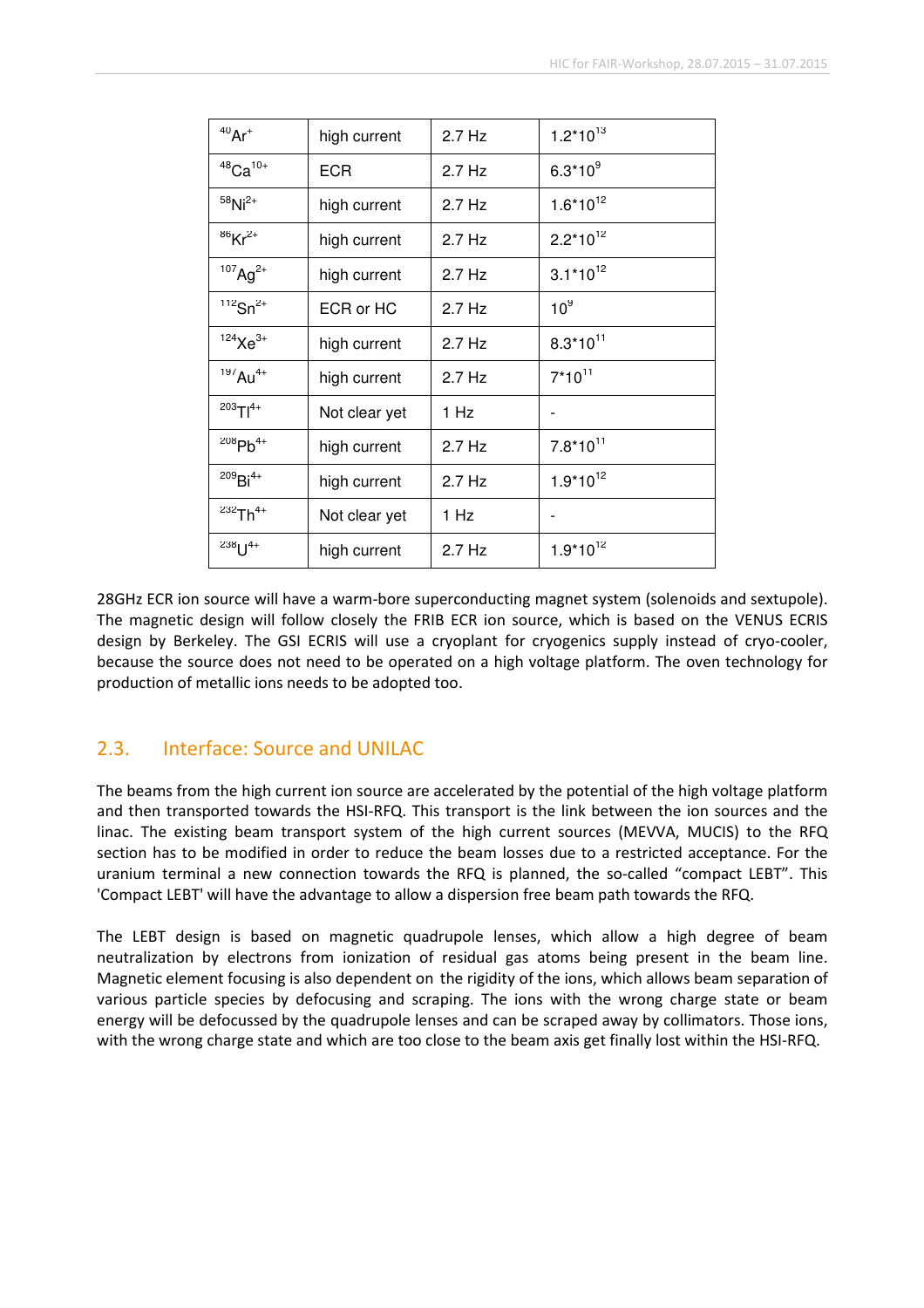# **3. Synchrotron extraction**

# 3.1. Fast extraction

The fast extraction of short bunches from SIS18 and SIS100 serves two main purposes: first, the production and subsequent storage of secondary beam in the CR for NUSTAR and PAND; second, the generation of hot dense matter for APPA.

The NUSTAR community has the following beam requirements in front of the Super-FRS target for the storage ring experiments (CR, HESR): short bunches with energy range of 400 MeV/u – 2.7 GeV/u, repetition rate up to 1 Hz and maximum permitted beam intensities ( $5*10^{11}$   $U^{28*}$ ). The maximum intensity is mainly restricted by the dynamic vacuum and space charge effects in both synchrotrons.

The required bunch length is usually stated as "50 ns". The actual bunch length requirement arises from the maximum momentum spread after fast debunching in the CR. In order to reach a momentum spread of 1 % (4 $\sigma$ ) after debunching an initial bunch length (before debunching) of approximately 50 ns (4 $\sigma$ ) is required. However, the bunch length requirement for the primary beam is not very strict. Longer bunches could be tolerated for optimized rf-voltage profiles. This should be studied more in detail. The transverse emittance of the primary beam is usually assumed to be 10 mm mrad (2σ, not normalized at 1 GeV/u). A more detailed discussion of the required beam spot on the production target is still needed, as this determines the budget for emittance increase in SIS100<sup>1</sup>. During the workshop a possible application of intense (1-2\*10<sup>10</sup>), energetic (1 GeV/u), short  $U^{73+}$  bunches from SIS18 with maximum repetition rate (> 1 Hz) has been identified. Very exotic ions (yield approx. 1 per bunch) could be identified with this mode of operation.

For plasma physics experiments (APPA) the repetition rate is not important. The required energy range is from 200 MeV/u to 1.5 GeV/u, space charge limited intensities, bunch length "50 ns" or as short as possible. Again the required spot sizes require further discussions. Furthermore some experiments require short bunches with momentum spreads below  $5*10^{-4}$ . Such conditions can only be met at high beam energies and/or by using cooling techniques, like for example laser cooling in SIS100. In addition at low momentum spreads longitudinal space charge and impedance effect play an important role and have to be studied.

Other potential applications of laser cooled, short (ns) bunches from SIS100 are in the material sciences.

# 3.2. Slow extraction

A majority of the planned experiments relies on slow extraction from SIS100. Especially for CBM/HADES and NUSTAR the micro-spill structure as well as the halo of the extracted beam is a concern. The present micro-spill structure from SIS18 shows pronounced peaks on time scales < 1 ms. Activities aiming at an improvement of the micro-spill structure in SIS18 started very early (for example, U. Blell, EPAC 96) with a dedicated feedback system and continue to the present date (for example, M. Kirk, IPAC13) with optimizations of the RF-knock-out extraction scheme. The source of the micro-spill structure is not exactly known. Candidates are power supply ripple in combination with the details of the beam's tune distribution. Slow extraction relies on the complex interplay of external perturbations and nonlinear forces (sextupoles) acting on coarsely populated parts of the tune distribution. Therefore the micro-spill structure can have different sources. Experience with successful measures can be obtained from the AGS and JPARC. Besides dedicated feedback systems also narrow band noise and rf excitation at higher

 $\overline{a}$ <sup>1</sup> For NUSTAR we even have to enlarge the spot in fast extraction mode, to make the target survive. So the emittance is not critical. It can be critical for APPA (Plasma) or for the HEBT. A not too small emittance is even better for the beam dumps in Super-FRS.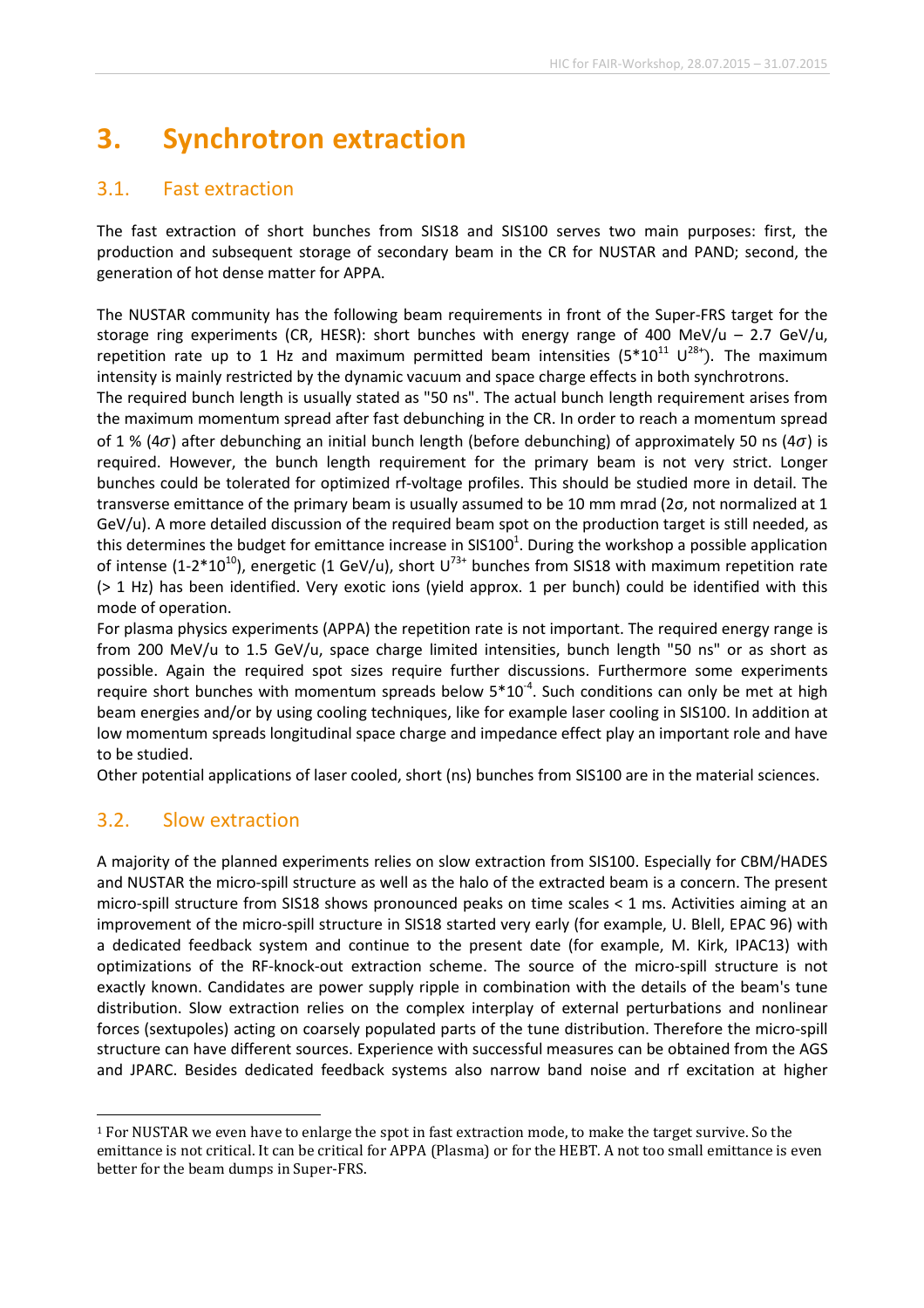harmonics were employed. A 'slow extraction project team' should be established. Slow extraction of bunched beams is another requirement. The extracted bunch spacing should be > 5 MHz. This will be discussed with the rf experts. Also here one could benefit from the experience gained at the AGS with the micro-bunching of slow extracted beams (Glenn et al., PAC99).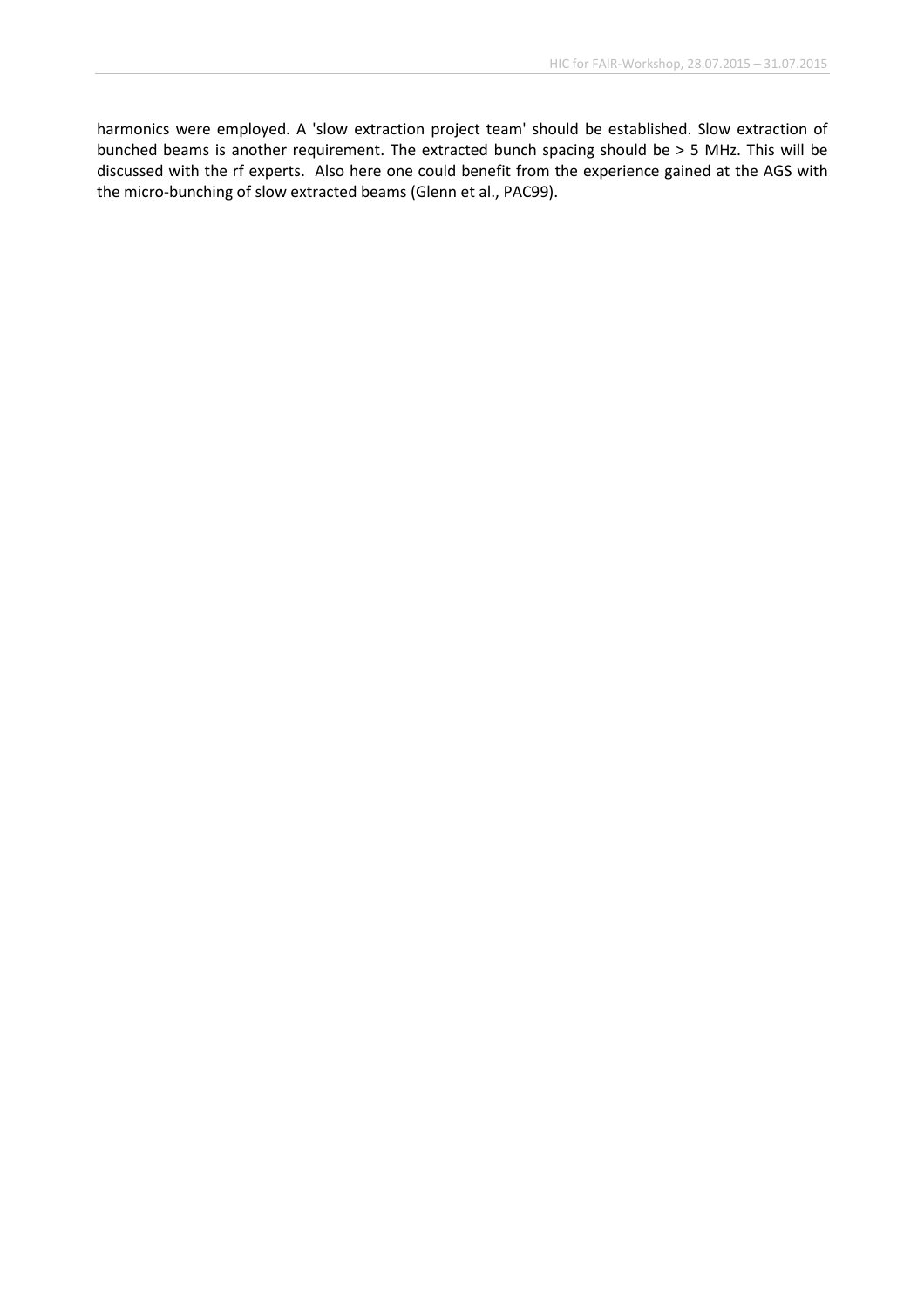# **4. SIS18 2.7 Hz operation mode**

### 4.1. SIS18 Performance

The high repetition (booster) mode of the SIS18 will be required to serve the SIS100 with sufficient ion beam intensities. Therefore SIS18 has been prepared for a "2.7 Hz"-operation and could provide the fast ramping and repetition rate in 2018. For the operation in 2018 the power connection to the transformer station "Freifläche Nord" will be required.

For the preparation of SIS18 a new pulse power connection, a new main dipole power supply and three cavities running at the second harmonic (h=2) have been installed. The two ferrite loaded h=4 cavities cannot reach the required acceleration voltage for the design ramping speed of 10 T/s, thus the resulting bucket area is not sufficient. For SIS100 injection a bunch to bucket injection scheme with harmonic number 10 is specified with 4 times 2 bunch extractions from SIS18 (for heavy ions). In order to increase the bucket area the h=2 metallic alloy (MA) cavity have been installed and will provide the required voltage of 50 kV.

It has been discussed whether the SIS18 high repetition mode can be beneficial for experiments. A quasislow extraction over max. 300 ms has been discussed as well. In principle it should be possible to expel the ions via the KO-excitation fast enough. Beams with high rep rate can already be delivered by the MUCIS and the ECRIS. For the VARIS operation, source development will be required as described above.

# 4.2. Requirements and benefits for the detectors and research projects

The option of the high-repetition mode of SIS18 is obviously of direct benefit for all experiments using fast extraction as the storage-ring experiments. It has been pointed out during the workshop that also some external-target experiments can gain luminosity by a fast cycling of SIS18. For NuSTAR, these are for instance experiments which measure with very low secondary-beam rate as the implantation experiments like DESPEC. Such experiments can be performed below 1 Hz, which means that one bunch from SIS18 contains in average less than one ion hitting the final focal plane. In such a case, the extraction time can be as short as for the fast-extraction mode. But even experiments which run in an optimal way in a DC-like mode, will gain substantially in luminosity for certain cases. The rate limitation of R3B, for instance, lies at around 10^6 ions/sec instantaneous rate, due to the spill micro structure often at 10^5/sec (see section 3.2). In an extraction mode with a spill length in the order of 100 msec, R3B could accept 10^4 ions/spill on target. Since a substantial fraction of the R3B physics program can be pursued with secondary-beam rates in the order of 1 to 10 kHz, a fast-cycling mode with an extracted spill-length of around 100 msec would be extremely beneficial for the R3B program starting 2018 at GSI. The gain factor in such a case is basically directly the cycle-frequency ratio. The hard intensity limit is the slow extraction efficiency leading to beam losses in the septum wires. If the energy deposition in the wires it too high it will damage the septum. That limits the minimum extraction time and repetition rate for a given beam intensity.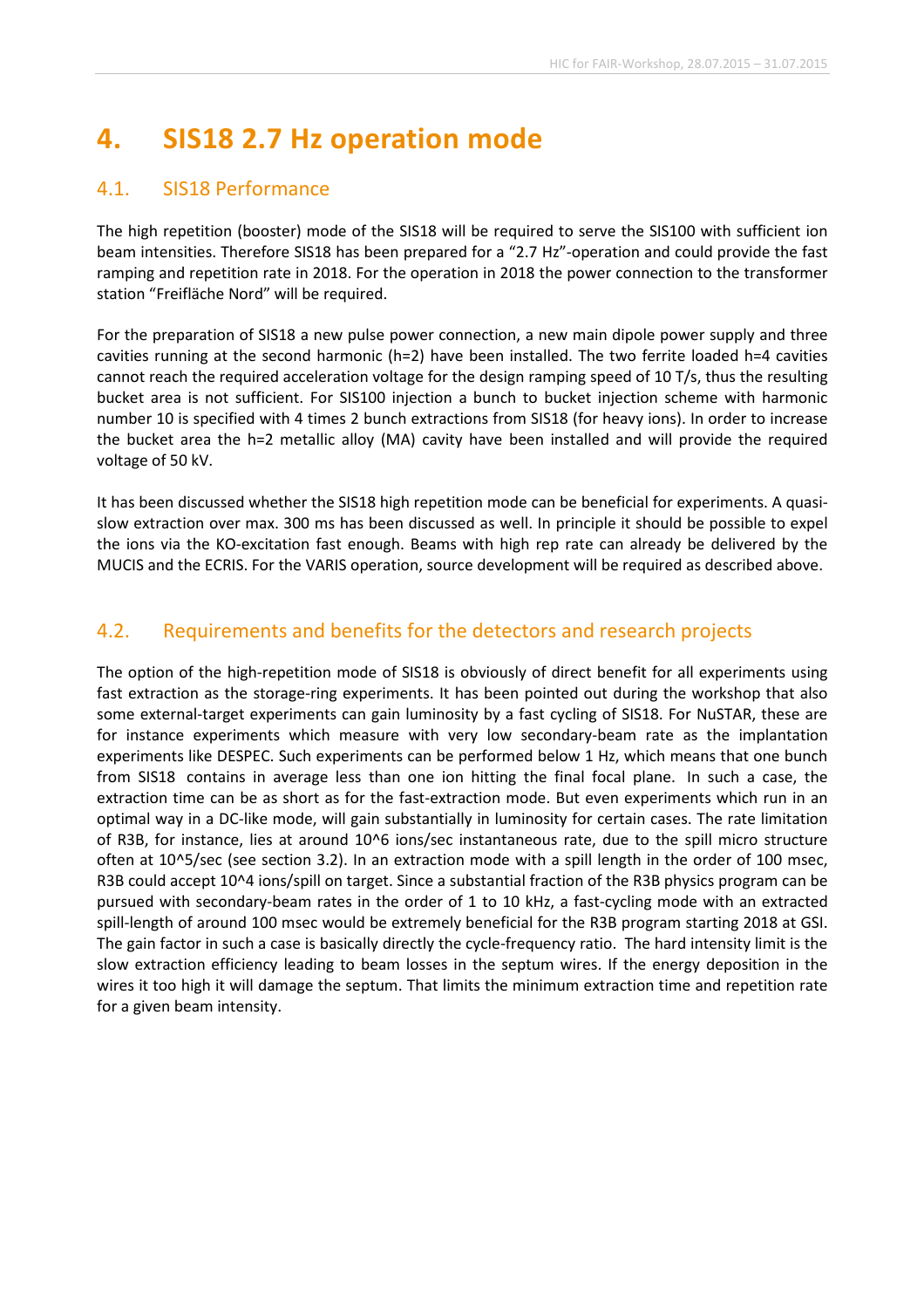# **5. Accelerator and detector protection**

### 5.1. Beam halo collimation in rings

During the workshop, I. Strašík presented the outcome of his systematic and detailed study of the halo collimation of ion beams from proton up to uranium in the FAIR synchrotron SIS100. In order to achieve required collimation efficiency for all primary ions the collimation in SIS100 is separated into two concepts. One system has been developed for protons and fully stripped ions (e.g.  $^{238}U^{92+}$ ) and the second one for partially stripped ions (e.g.  $^{238}U^{28+}$ ). A detailed description can be found in: I. Strašík, I. Prokhorov and O. Boine-Frankenheim: Beam halo collimation in heavy ion synchrotrons, Rev. ST Accel. Beams 18, 081001 (2015).

Beam dynamics mechanisms can cause a beam halo formation which is one of the reasons for uncontrolled beam losses. The beam losses interact with the accelerator structure and cause various problems such as residual activation of the accelerator structure. A tolerable level of the uncontrolled beam losses is 1 W/m for protons and it is increasing with increasing ion mass. For example, the loss criterion for 1 GeV/u uranium beam is 5 W/m. In order to prevent uncontrolled activation of the accelerator structure a collimation system is used.

For protons and fully stripped ions a well-established two stage betatron collimation system is going to be applied in SIS100. The two stage collimation system consists of a primary collimator (a thin foil) which intercepts and scatters the halo particles and secondary collimators (bulky blocks) which are needed to absorb the scattered particles. The single pass and multi pass collimation efficiency for proton and ion beams in SIS100 was determined by using particle tracking simulations. It was found that the single pass efficiency is between 60% and 70% for all considered ion species at injection energy. The multi pass collimation efficiency at injection energy is about 99% from protons up to  $^{20}Ne^{10+}$ . The efficiency starts to decrease for 40Ar18+ and drops to the level of the single pass efficiency for  $^{132}Xe^{54}$ . This is due to the substantially higher momentum losses of heavy ions in the primary collimator. The multi pass collimation efficiency of heavy ions in SIS100 is significantly improved with the help of the cryocatchers. They are part of the special collimation-pumping system originally designed for the interception of partially stripped ions after interaction with residual gas molecules. Because of the cryocatchers, the 99% efficiency level is reached up to  $^{132}Xe^{54}$ , and even for  $^{238}U^{92+}$  the efficiency remains at almost 90% at injection energy. In consequence of using cryocatchers in SIS100, the multipass collimation efficiency is also sufficiently high at extraction beam energies.

The collimation of partially stripped ions relies on the charge state change using a stripping foil. The stripped ions are then deflected by two warm quadruples in the slow extraction area of SIS100 towards the absorbers. The performance of the collimation system depends almost only on the stripping efficiency of the foil. The 0.5 mm thick titanium foil was found to be optimal for collimation of partially stripped ions in SIS100. The charge state of all considered primary ions (from  $^{238}$ U<sup>28+</sup> to  $^{20}$ Ne<sup>5+</sup>) is changed using the foil sufficiently for required collimation performance. The particle tracking simulations then showed that the stripped ions are properly deflected and then intercepted by the absorbers.

#### 5.2. Beam halo collimation in transport lines

Beam collimation is an important topic for SPARC, CBM and NUSTAR experiments:

• SPARC in APPA cave requests very small beam spot. Additional difficulties for design of a SPARC collimation system are beam parallelism and high energy (up to 10 GeV/u) requirements. F. Hagenbuck and A. Bräuning-Demian are the responsible persons to work-out a solution within dedicated working group.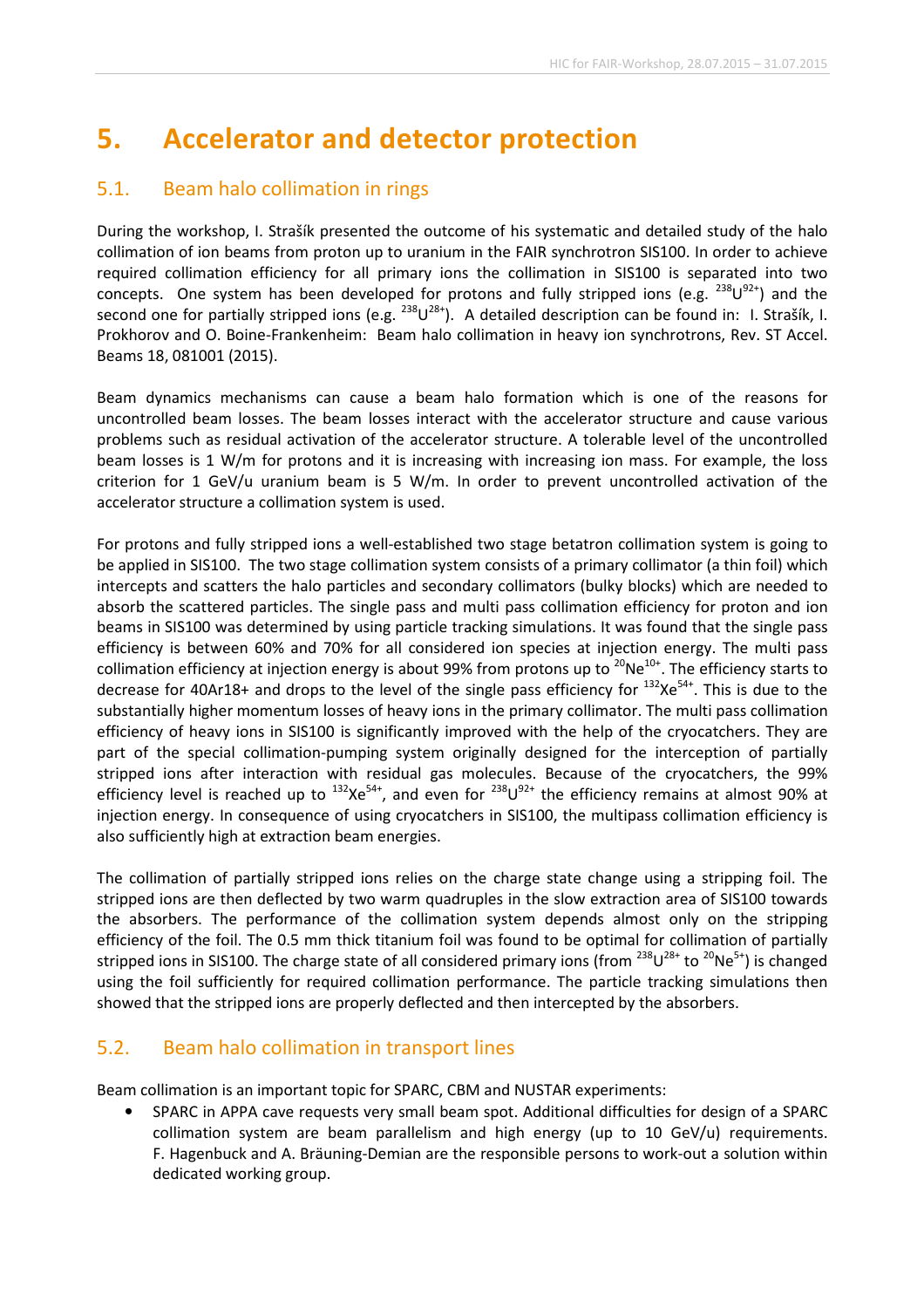• CBM and NUSTAR experiments require a halo-free beam. CBM beam line includes now a collimation system in HEBT in front of the cave. For NUSTAR the percentage of the halo has to be clarified (O. Geithner, H. Weick, S. Ratschow and D. Ondreka).

#### 5.3. Beam aborting system (input experiments)

During the HIC4FAIR workshop, the BIOMAT, NUSTAR, CBM/HADES and related physics communities expressed their interest that SIS100 shall also provide a 'spill-abort feature' for slowly extracted beams in order to precisely control the total dose impacting on a given target and cycle. This functionality has been previously extensively used as part of SIS18's 'therapy' mode of operation for bio-medical applications. Re-purposing and using the SIS100 emergency dump may not be viable option for regular operation, since this particular dump may not be able to repeatedly absorb near-nominal intensities due to potential heating and activation issues (i.e. dump should be used max. ~5 times a day [info: C. Omet]). The request is a new machine design criteria from an accelerator point of view, and as such need to be evaluated and discussed with the concerned experimental community in more detail (e.g. detailed requirements, constraints, procedure, reliability, activation of components, etc.).

In addition to a wide range of (typically low-intensity) rare isotope beams, FAIR will also provide highintensity and high-energy primary beams that may – either 'by design' or 'by accident' – be extracted to the experimental areas and that may potentially damage sensitive equipment intercepting these beams. Each experiment should thus – in their own self-interest (investment protection) – perform an evaluation of the required level of equipment protection (FMECA: Failure Mode, Effects, and Criticality Analysis), and in case these equipment cannot be passively protected against such failures, gather the required information necessary to group and connect the experiment to the fast-beam-abort system.

Online information of the delivered beam quality as observed by the experiment's detectors would be very valuable for operation and tuning of the primary beam parameters inside the accelerator as well as the extracted beam, for which the standard non-invasive accelerator-based beam diagnostic system can often provide only a limited quantitative estimate of the beam parameters.

The information should be ideally provided in real-time or on a cycle-to-cycle basis, and preferably use common accelerator controls interfaces (i.e. FESA) to ease their integration into day-to-day operation.

The type of information (figure of merit, micro-spill structure, emittance, beam position on target, etc.) should be standardized as much as reasonably possible across the different experiments to ease comparison and to limit the amount of required specialised software interfaces.

The FAIR Commissioning and Control Working Group (FC<sup>2</sup>WG) provides the platform to discuss these machine-experiment controls interface details (link: https://fair-wiki.gsi.de/FC2WG).

#### 5.4. Risk analysis for FAIR machines

A detailed risk analysis for the operation of SIS100 machine was presented. There is a legal necessity for such assessment (§§ 5, 6 German Occupational Safety and Health Act, § 3 German Ordinance on Industrial Safety, § 6 German Ordinance on Hazardous Substances, §§ 89, 90 Works Constitution Act). Possible risk sources were identified and the correspondent mitigation measures were proposed. As an outcome of the presented work, expected machine availability (SIS100) was estimated to be 66%. The availability of SIS18 has to be determined too and will reduce the value further. Similar analysis shall be done for all FAIR machines in the future to serve the German Law and help to establish a realistic concept for FAIR operation.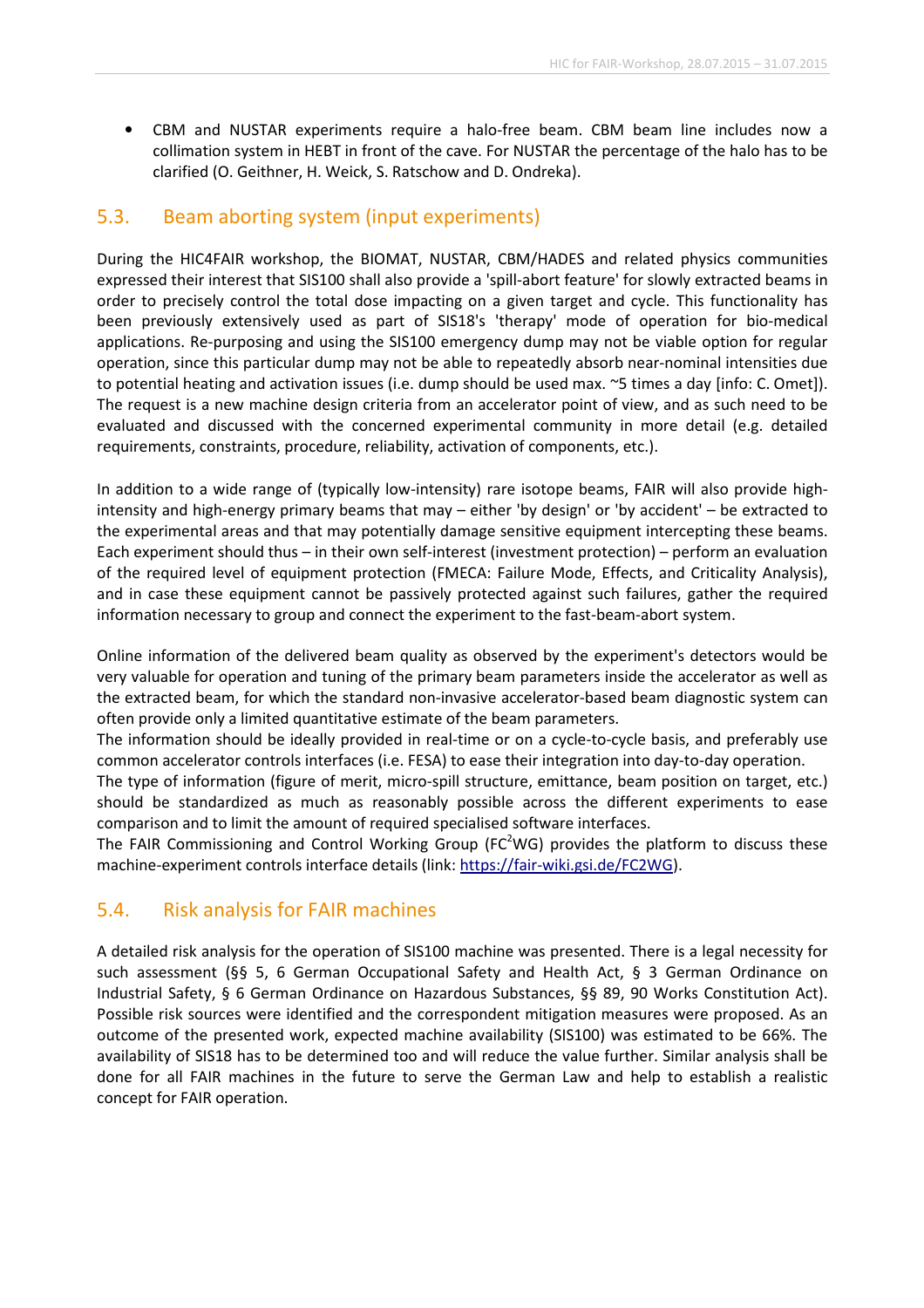#### 5.5. Beam dump in the experiment caves

Beam dumps in experimental caves are still open topic and belong to the FAIR ACC subproject. Nevertheless, the experiment collaborations are responsible to define the contact persons (work package lead = WPL) for their caves. The correspondent WPL will take care of technical concept, schedule and cost estimates for cave dumps. GSI has expertise for concept and design of the dumps in Super-FRS (beam catcher behind the primary target, H. Weick) and p-bar (K. Knie) departments.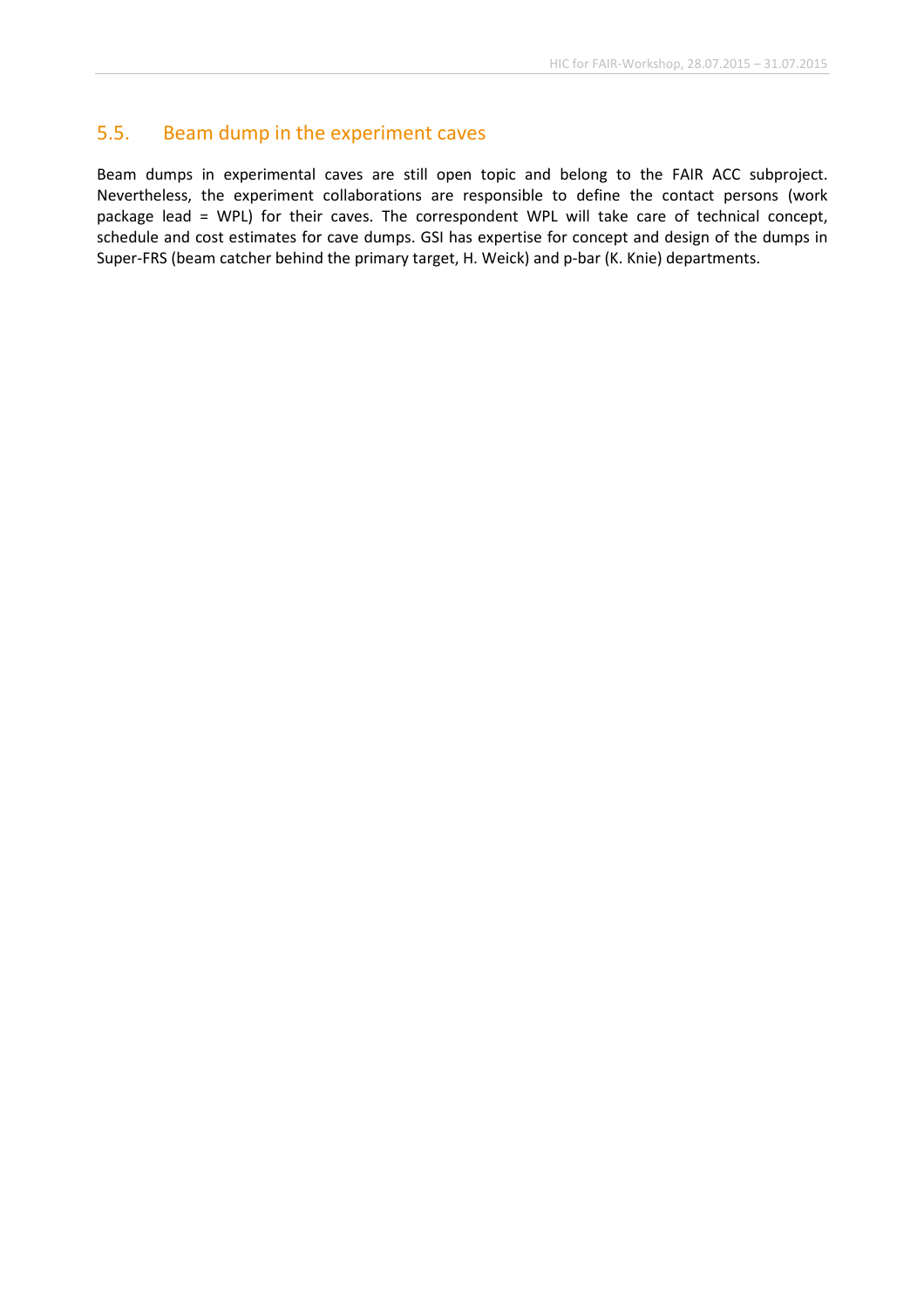# **6. True parallel operation**

#### 6.1. Low interference between experiments

Interferences between experiments affecting the quality of the primary beam and particle spill structure are known effects, and have already been observed at SIS18 and ESR in particular for experiments with significantly different magnetic rigidity requirements. These effects are partially mitigated by the new LSA-based accelerator control system which can modify existing cycles by adding, for example, 'chimneys' at the end of each cycle or by adding dedicated preconditioning cycles that improve the hysteresis by defining a known fixed magnetization prior to a potentially cross-talk sensitive experiment cycle. However, while these techniques enable a more flexible pairing of any experiments, they also reduce facility's duty cycle as an inevitable drawback.

Another important source for inter-experiment interferences beyond these magnetic hysteresis effects are the limited HEST and planned HEBT beam transfer line beam diagnostic. Due to cost minimization reasons, these systems have been stripped down to an absolute necessary minimum to operate the facility and need to rely largely on invasive beam measurement techniques, needed for the setup of lowintensity beams. However, the latter limit the setup or tuning of new – in particularly high intensity – beams in parallel to other experiments (e.g. for anti-proton production, plasma physics, etc.). In view of these limitations, the present FAIR operation strategy targets thus

- a quasi-periodic cycle operation that minimizes major beam pattern changes by design (e.g. beam time schedule being optimized for synchronized beam and experiment changes).
- to minimize the known overhead costs of changing between experiment combinations through putting more emphasis on deploying semi-automatic (beam-based) tools and procedures that aid operators during day-to-day operation (e.g. beam-based feedbacks, sequencer, etc.).

However, even while mitigating some of the issues, these measures cannot fully remove the overhead costs of parallel operation. Thus, as a recommendation, future upgrades should tackle existing bottlenecks in the transfer line diagnostic through adding more non-invasive beam instrumentation in these sections of the machine (e.g. ionization profile monitors, new electro-optics BPMs capable of measuring slow extracted un-bunched beam, etc.).

# 6.2. Transfer line between SIS18 and HESR

HESR is the  $5^{th}$  ( $6^{th}$ , assuming future FAIR upgrades with RESR) accelerator of a rather long beam production chain that has been originally designed primarily for p-bar accumulation, cooling and in-ring collisions.

An important consequence of the chain's length is the large complexity and consequently required high availability of the preceding FAIR accelerators to achieve the required availability of HESR for physics.

A dedicated beam line has been already foreseen to reduce the complexity and dependence on the other to be commissioned accelerators during early commissioning. This transfer line would also simplify, speed-up and allow commissioning of HESR with primary beams in case anti-protons are yet not available or only with insufficient intensities. However, this transfer line is not part of the early MSV0-3 and would also not be able to support a rare isotope beam (RIB) -based physics programme at HESR which in recent years received an increased interest and importance from FAIR's physics community. An additional beam-line between SIS18 and HESR (via FRS and/or ESR) has been proposed as an upgrade option after the MSV has been realized [B. Franzke, S. Ratschow et al.]. This new transfer line would open up additional parallel operation scenarios through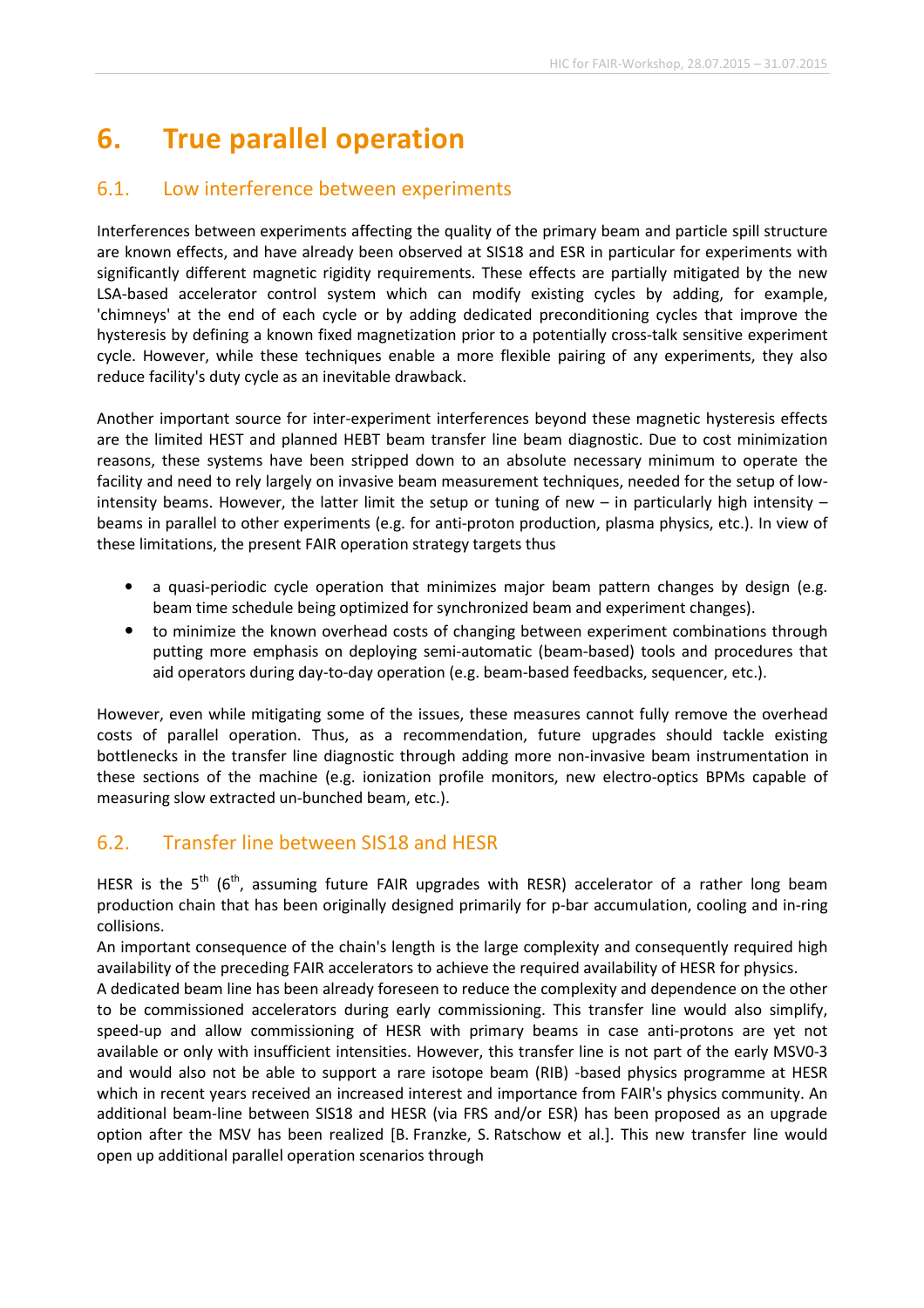- improving the exploitation of the existing GSI facility and its existing capabilities (e.g. RIBs production via FRS),
- breaking-up and reducing the complexity of the accelerator chain to HESR,
- providing a beneficial redundancy and back-up option for HESR's RIB physics programme in case SIS100, Super-FRS, or CR are being blocked and used by other physics experiments, or unavailable due to maintenance or repairs, etc.

The proposal is a new FAIR design criteria, and as such need to be evaluated and discussed with the concerned accelerator and experimental community in more detail.

#### 6.3. Stretcher ring

In addition to interleaving experiments and time-sharing of a given accelerator, the Modularised Start Version (MSV0-3) of FAIR can already serve two experiments at the same time (true parallelism) with, for example, slowly extracted beam out of SIS18 and SIS100 (e.g. APPA & Super-FRS, Super-FRS & CBM, APPA&CBM). This mode of operation's main constraints are the maximum rigidity and maximum intensity that can be achieved per spill which is less for SIS18 compared to those achievable by SIS100. An additional stretcher ring after  $SIS100 - if$  needed and requested – would allow alleviating these limitations, upgrading FAIR's MSV parallel operation capabilities, and enable the possibility to provide slowly extracted beams with similar beam rigidity and intensity to both Super-FRS and CBM at the same time, for example. This would increase the duty factor of the facility by a factor of up to two.

The necessity and required cost-benefit analysis of such a new machine needs to be further discussed in detail and depends strongly on the required beam parameters (e.g. 'fixed energy' vs. 'extraction energies beyond SIS100').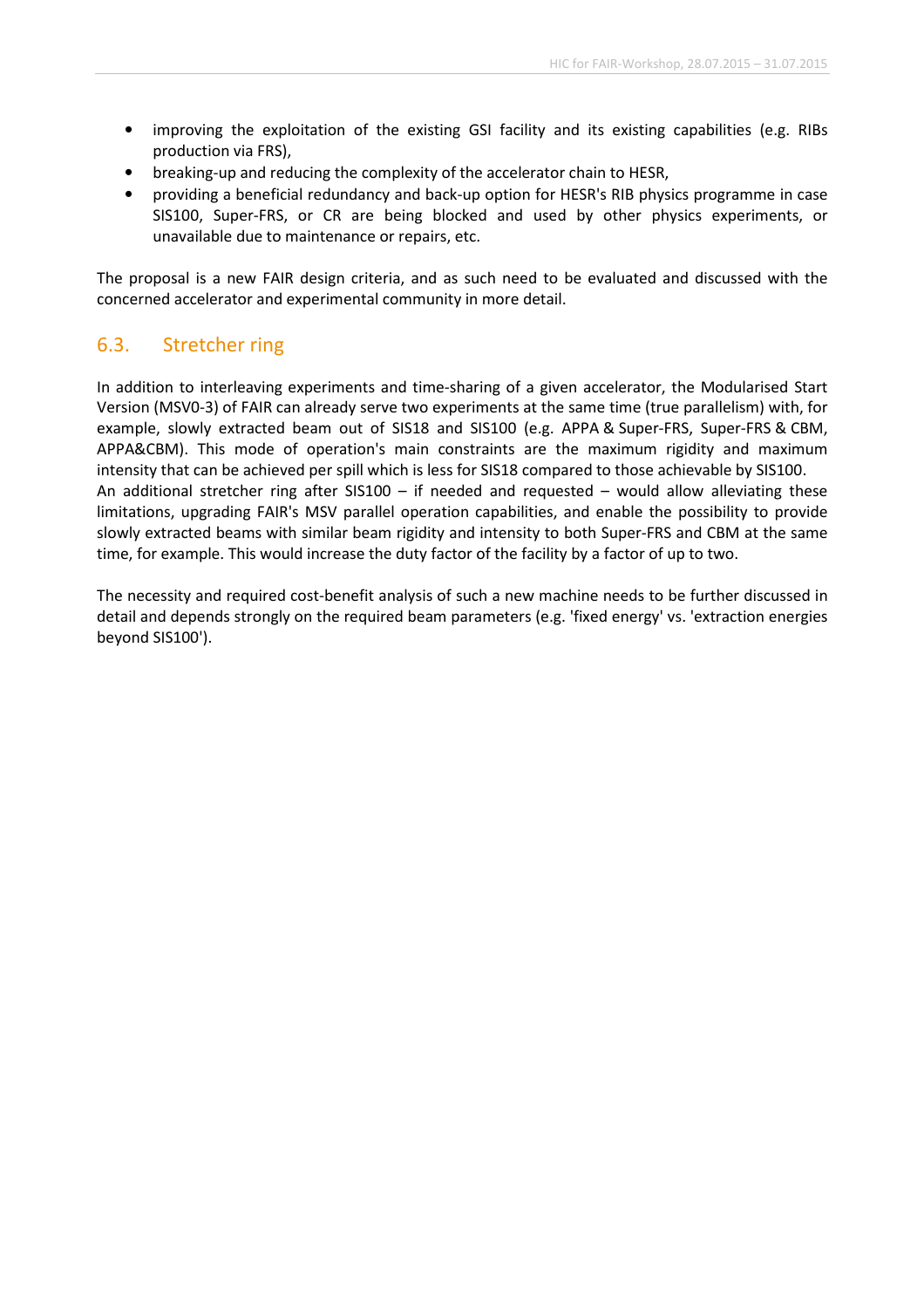# **7. Miscellaneous**

### 7.1. SPARC stripper

SPARC Collaboration in APPA cave and HESR require a beam stripper with several foils for production of different charge states of the projectiles. Presently a stripper in HEBT behind SIS18 was designed with a single foil. The place, foreseen for the stripper in HEBT, is not suitable for the larger stripper (to handle several foils). F. Hagenbuck and A. Bräuning-Demian are the responsible persons to work-out a solution within dedicated working group.

# 7.2. EXL experiment in HESR

EXL is an in-ring experiment to investigate exotic nuclei by light-ion scattering in inverse kinematics at the storage ring using stored radioactive-ion beams and a gas-jet target. A pilot experiment has been successfully conducted recently at the present ESR. In view of the fact, that the NESR is not part of the MSV, the collaboration has discussed the operation of EXL at the ESR, provided an additional beam line would allow transport of radioactive beams from the S-FRS to the ESR. It has been discussed at the workshop, that the use of the HESR could be potentially an alternative; at least it should be considered as an additional option. In particular, the fact that the HESR allows re-acceleration and storage of highenergy ions up to about 5 GeV/nucleon will open new physics opportunities beyond the current EXL physics programme, which cannot be realized otherwise at FAIR, and also not worldwide. A large and unique physics potential, as has been pointed out by Aumann during the workshop, would emerge for instance for heavy-ion induced electromagnetic excitation as well as proton-induced knockout reactions at very large momentum transfer. The former process would allow the extraction of the dipole response of nuclei up to high excitation energies due to the hard photon spectrums seen by the 5 GeV/nucleon beams when passing heavier target nuclei like, for instance, provided by a Xe gas-jet target. Largemomentum-transfer knockout reactions induced by 6 GeV/c protons could be used to investigate the role of short-range tensor correlations in exotic nuclei as a function of neutron-to-proton asymmetry. The development and the prototyping of the EXL detector systems, so far, have not taken into account reactions at such energies. The necessary adaptions and their compatibility (mechanics, UHV ...) with the HESR have to be studied.

During the discussions the following technical challenges have been identified:

- The re-acceleration of ions to 5 GeV/nucleon is too slow in the present layout to be used with radioactive ions; additional RF cavities and modified dipole power supplies would be required.
- In order to cover also the physics cases of EXL at lower beam energies, an efficient cooling system is required while deceleration; this would imply the need for an additional electroncooling system.
- The vacuum conditions in the HESR have to be carefully considered and beam life time as a function of beam energy has to be studied.
- It seems that geometrical space would be available along a long straight section, which would provide in addition space for neutron detection around zero degree at about 10 to 15 m from the target. Heavy fragments could be analysed after the first arc after the straight section using additional detection systems.

In the ideal case, the HESR should provide also the option to use the EXL detector at lower beam energies, in order to avoid the need of re-building this large and complex device at different target